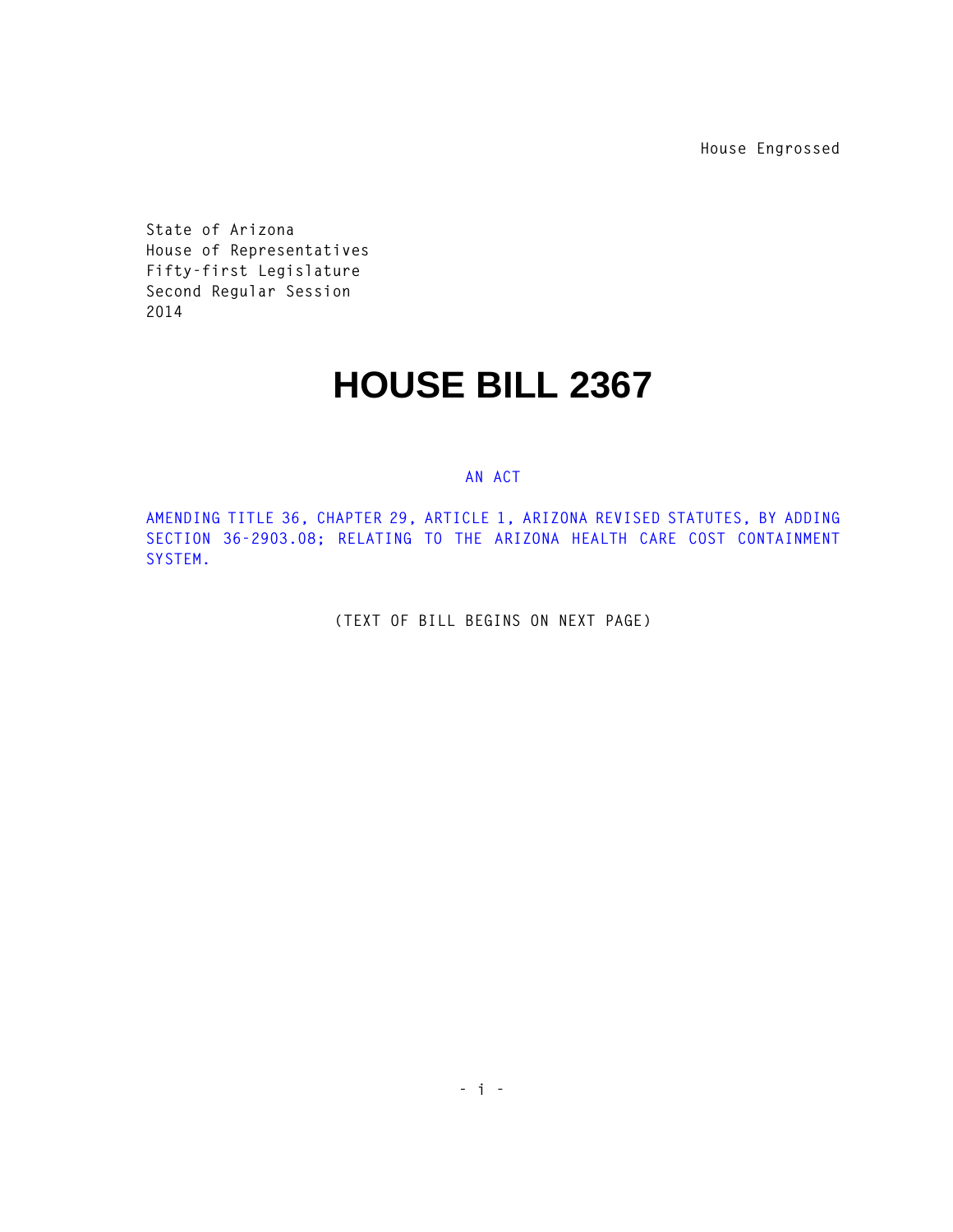**1 Be it enacted by the Legislature of the State of Arizona: 2 Section 1. Title 36, chapter 29, article 1, Arizona Revised Statutes, 3 is amended by adding section 36-2903.08, to read: 4 36-2903.08. Waivers; annual submittal; definitions 5 A. ON OR BEFORE MARCH 30 OF EACH YEAR, THE DIRECTOR SHALL APPLY TO THE 6 CENTERS FOR MEDICARE AND MEDICAID SERVICES FOR WAIVERS OR AMENDMENTS TO THE 7 CURRENT SECTION 1115 WAIVER TO ALLOW THIS STATE TO: 8 1. INSTITUTE A WORK REQUIREMENT FOR ALL ABLE-BODIED ADULTS RECEIVING 9 SERVICES PURSUANT TO THIS ARTICLE. THE WORK REQUIREMENT MUST: 10 (a) REQUIRE AN ELIGIBLE PERSON TO EITHER: 11 (i) BECOME EMPLOYED. 12 (ii) ACTIVELY SEEK EMPLOYMENT, WHICH WOULD BE VERIFIED BY THE 13 DEPARTMENT. 14 (iii) ATTEND A JOB TRAINING PROGRAM. 15 (b) REQUIRE AN ELIGIBLE PERSON TO VERIFY ON A MONTHLY BASIS COMPLIANCE 16 WITH REQUIREMENTS OF SUBDIVISION (a) OF THIS PARAGRAPH AND ANY CHANGE IN 17 FAMILY INCOME. 18 (c) REQUIRE THE ADMINISTRATION TO CONFIRM AN ELIGIBLE PERSON'S CHANGE 19 IN FAMILY INCOME AS REPORTED UNDER SUBDIVISION (b) OF THIS PARAGRAPH AND 20 REDETERMINE THE PERSON'S ELIGIBILITY UNDER THIS ARTICLE. 21 (d) ALLOW THE ADMINISTRATION TO BAN AN ELIGIBLE PERSON FROM ENROLLMENT 22 FOR ONE YEAR IF THE ELIGIBLE PERSON FAILED TO REPORT A CHANGE IN FAMILY 23 INCOME OR MADE A FALSE STATEMENT REGARDING COMPLIANCE WITH THE REQUIREMENTS 24 OF SUBDIVISION (a) OF THIS PARAGRAPH. 25 (e) ALLOW FOR AN EXEMPTION IF A PERSON MEETS ANY OF THE FOLLOWING 26 CONDITIONS: 27 (i) IS AT LEAST EIGHTEEN YEARS OF AGE BUT IS STILL ATTENDING HIGH 28 SCHOOL AS A FULL-TIME STUDENT. 29 (ii) IS THE SOLE CAREGIVER OF A FAMILY MEMBER WHO IS UNDER FIVE YEARS 30 OF AGE. 31 (iii) IS CURRENTLY RECEIVING TEMPORARY OR PERMANENT LONG-TERM 32 DISABILITY BENEFITS FROM A PRIVATE INSURER OR FROM THE GOVERNMENT. 33 2. PLACE ON ABLE-BODIED ADULTS A LIFETIME LIMIT OF FIVE YEARS OF 34 BENEFITS UNDER THIS ARTICLE UNLESS THE PERSON MEETS ANY OF THE FOLLOWING 35 CONDITIONS: 36 (a) IS PREGNANT. 37 (b) IS THE SOLE CAREGIVER OF A FAMILY MEMBER WHO IS UNDER FIVE YEARS 38 OF AGE. 39 (c) IS CURRENTLY RECEIVING TEMPORARY OR PERMANENT LONG-TERM DISABILITY 40 BENEFITS FROM A PRIVATE INSURER OR FROM THE GOVERNMENT. 41 (d) IS AT LEAST EIGHTEEN YEARS OF AGE BUT IS STILL ATTENDING HIGH 42 SCHOOL AS A FULL-TIME STUDENT. 43 (e) IS EMPLOYED FULL TIME BUT CONTINUES TO MEET THE INCOME ELIGIBILITY** 

**44 REQUIREMENTS UNDER THIS ARTICLE.**